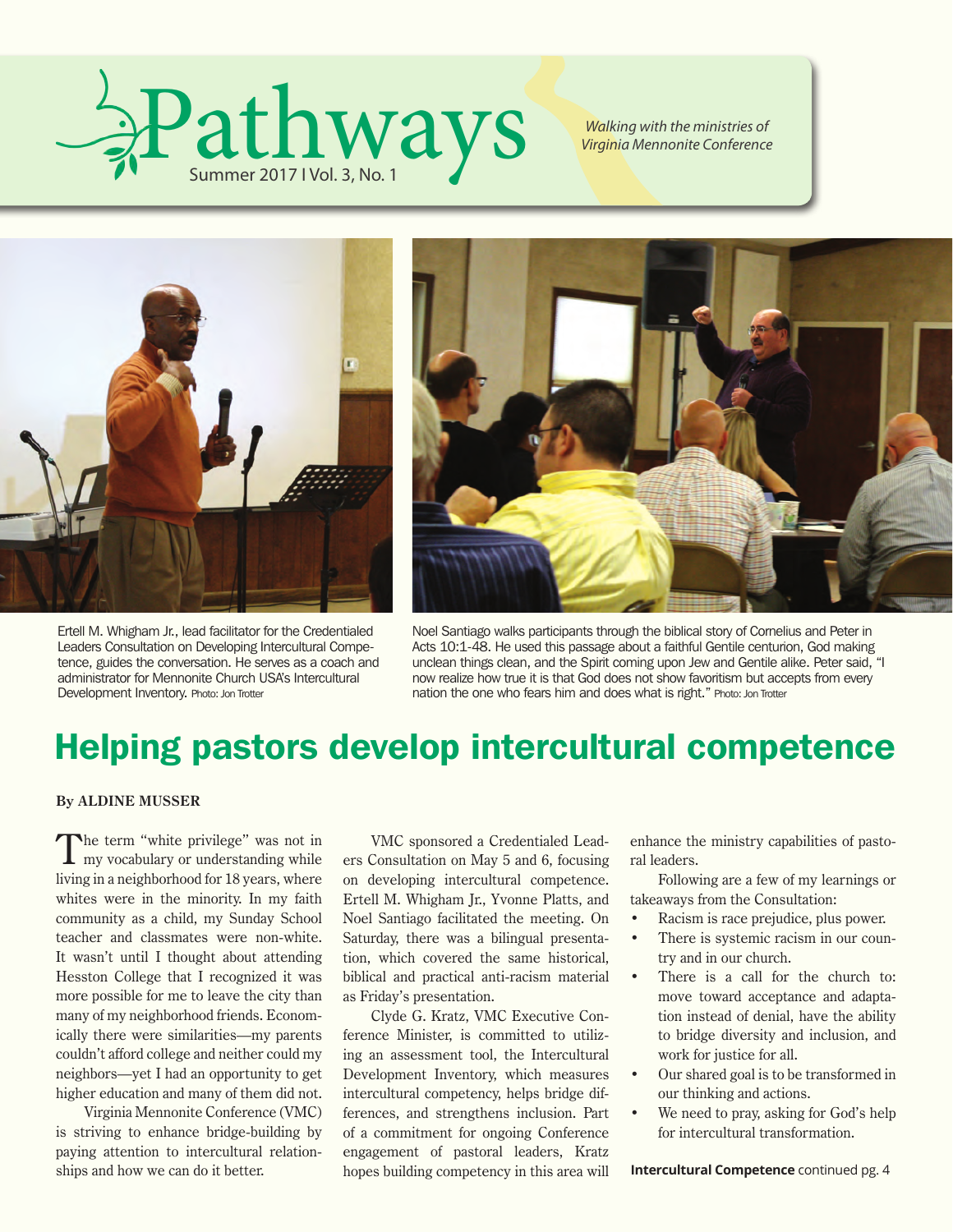### Intercultural competence in VMC **In this issue:**

#### **By ELROY MILLER, CONFERENCE MODERATOR**



 $A^{\rm s}$  a white grew up in a white, middleclass home, attended white M e n n o n i t e churches and benefited from white privilege, it's diffi-

cult for *me* to make the case for increasing intercultural competence in Virginia Mennonite Conference.

I lived in a cross-cultural setting in Costa Rica for 27 months in my early adult years. I related to a number of persons of color at the colleges I attended and where I taught. Apart from that, however, it's been all talk: college and graduate courses, dozens of seminars over the years and 23 years of infusing cross cultural and intercultural studies in my university classes.

That does not make me an expert. In fact, the more I have studied and tried to comprehend cross-cultural and intercultural phenomena, the more I appreciate what I don't know. That's my confession.

I think the heart of the matter is that white, mostly rural, small town or small city Mennonites see the world from a very different set of lenses and understandings than our brothers and sisters in communities of color, and more often than not, from those in urban settings.

Most of us in the Mennonite church can't even begin to imagine what it means to see the world from the historical context of oppression, slavery and genocide. We can't imagine life experiences of servitude, powerlessness, suffering and deep loss. We forget that Jim Crow was anchored in law just three generations ago. Most of our remaining institutions are still anchored in prejudice and racism and controlled by white-privileged males.

Furthermore, we forget that most of the Christian church has not repented for the sins of its forebears. Many Christians actively promote the idea that America is and was founded as a "Christian nation," founded on Judeo-Christian values. But this narrative overlooks and minimizes the reality of life in America for persons of color and indigenous peoples. While we are only starting to get a proper representation of this history, some actively resist it.

So what can mostly rural and smallcity Mennonite churches in VMC do?

First, we acknowledge our sin of racism and white privilege. We repent and live in humility. We acknowledge that white privilege was and is still rooted in oppression, slavery and genocide.

As a starting point, I recommend reading Wikipedia about the Doctrine of Discovery, the triangular slave trade and Jim Crow laws. Read Conrad Kanagy's *Road Signs for the Journey, A Profile of Mennonite Church USA*, especially chapters 3-4. Reflect on Mennonite demographics and their implications for white privilege. Attend a class at a local collage or attend conferences on race, ethnicity and diversity in worship. Read Drew Hart's book entitled *The Trouble I've Seen*, Beverly Benner Miller's book *A Mennonite Church in Norristown* or William M. Kondrath's book *God's Tapestry: Understanding and Celebrating Differences.* Explore MC USA's website on intercultural transformation and Doctrine of Discovery (mennoniteusa.org/category/interculturaltransformation/). Collaborate with other churches and bring leaders like Drew Hart, Ertell M. Whigham Jr, Leslie W. Francisco III, and others into our churches, learning intercultural competence and getting to know people of color and churches in urban settings.

If a small town Mennonite church is to become "missional across the street," and faithful to the Great Commission, it will need to be intentional and courageous. The Mennonite culture of yesteryear may be dying, and some are lamenting that loss. But how will churches in VMC become neighbors across cultural differences?

It's doable. The Pew Foundation study *On Choosing a New Church* found that 75% of respondents said they made their decision to attend a church after speaking to members of the congregation or speaking to friends and colleagues. We need to be ready to extend the hand of fellowship.

difficult people

- **3** Empowering female congregational leaders to use their gifts
- **4** Two major steps for international church planters
- **5** A ministry of racial and cultural diversity Pastoral Summit on challenging/

#### **Conference Related Ministries**

- **6** Get involved at the Relief Sale Let's double our Relief Sale income!
- **7** Developing intercultural competence at EMU

 Coffee and conversation, a cross cultural habit at VMRC

**8** Hammers and paintbrushes show the love of Christ

A persistant hope, a family in need

**9** Walking with USA Ministries: Faith guides pastor through adversity

#### **Features**

**10** Footprints from the past: Energizing Mennonite youth for mission

**11** Editorial: Building intercultural competence, a VMC priority

### FOURTH-QUARTER CAMPAIGN

#### Help us meet our goal of \$43,300 by August 31

(Total individual gifts goal of \$70,000 for fiscal year 2016-2017, ending August 31.)

Donate online to VMC: virginiaconference.org/donate

#### Pathways Summer 2017 – Volume 3, Number 1

© 2017 by Virginia Mennonite Conference. *Pathways* is published quarterly to connect congregations to the ministries of VMC. Application to mail at periodicals postage prices is pending at Harrisonburg, VA.

Editor & Designer: Jon Trotter Assistant Editor: Anieta McCracken

*Pathways* is distributed free to each household of supporting congregations. To join mailing list, contact: *Pathways* (540) 434-9727 • (800) 707-5535 info@virginiaconference.org Website: virginiaconference.org

POSTMASTER Send address changes to: Pathways 601 Parkwood Dr., Harrisonburg, VA 22802.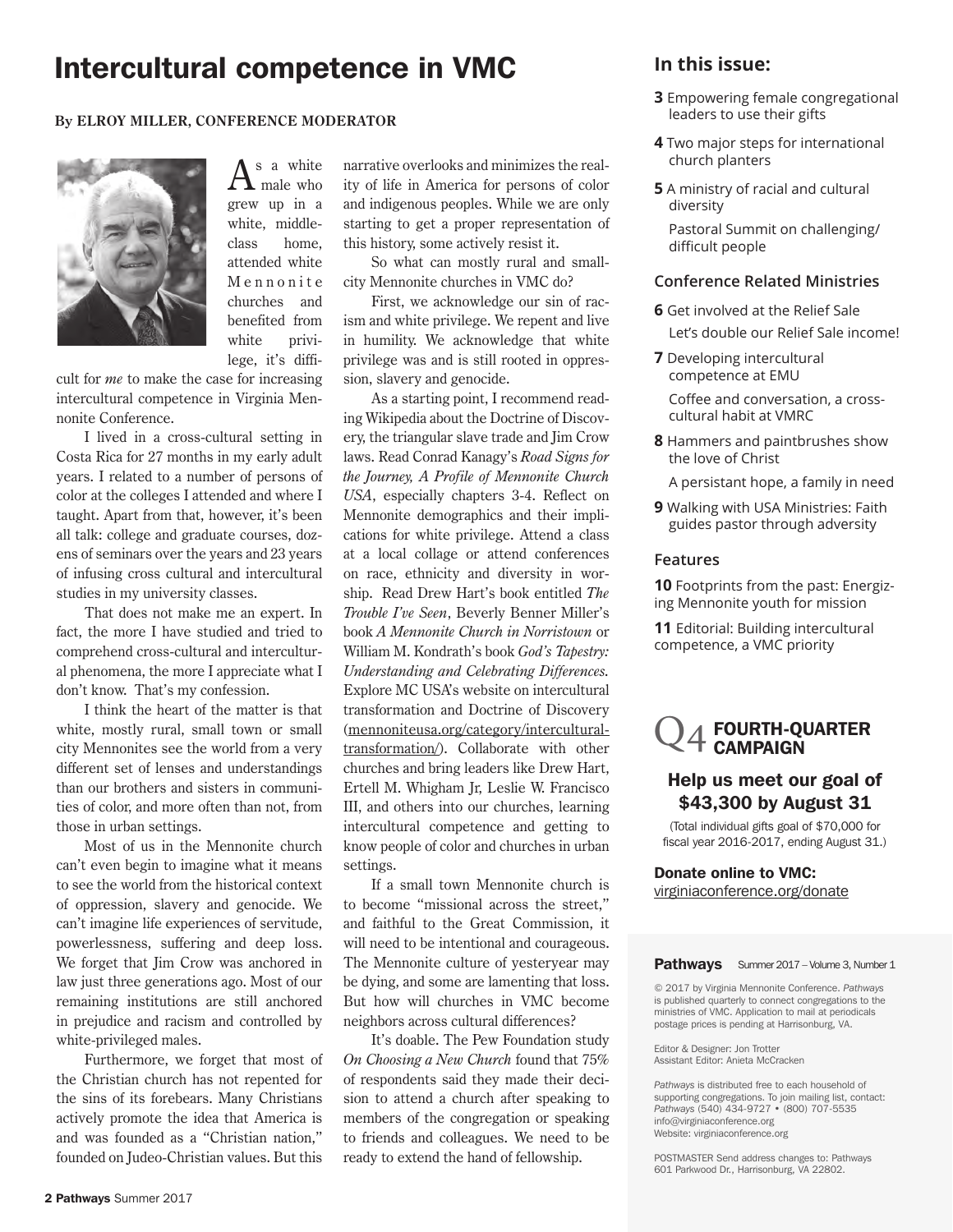### Empowering female congregational leaders to use their gifts

#### **By KATHY HOCHSTEDLER**

Entering ministry was not a calling that I would have imagined in my youth. But in 1989, when I was in my early 40s, I heard God's call, which led me into ministry with children, youth and families at Harrisonburg Mennonite Church (HMC).

A few years later, I was called to an Associate Pastor role there. Most recently, I served as the solo pastor at Big Spring Mennonite Church, Luray, Va.

God's call took me into relationships and challenges, joy and fulfillment I would never have imagined, including learning to know myself in a deeper way.

On the whole, I experienced affirmation and appreciation for my work at HMC and at Big Spring. Their strong support helped form my identity as a pastoral leader. For some members at HMC, it was acceptable for a woman to be commissioned for a specific role (i.e. Director of Children's Ministries), but they found it difficult to accept a woman being licensed or ordained.

There were adjustments congregational members needed to navigate, as well as accommodations I needed to make. I needed to honor and relate to all regardless of their views on women in ministry. I found it most helpful when my male pastoral colleagues and other congregational leaders advocated for me.

I recall the time when I was teaching the catechism class when a father went to the lead pastor requesting that his child be offered an alternative to baptismal preparation because he was concerned about a woman teaching that class.

After considerable deliberation, a male lay leader simply told him, *No. We accept women teaching our children's Sunday School classes at every age. It is part of*  *Kathy's job description. It is the way we function in this congregation.*

With this leadership support, their child participated in a very positive way and was later baptized.

So what have I learned about gender equality and mutuality in pastoral leadership? What would I say to other young women answering God's call to pastoral ministry? What would I say to male colleagues? What is the work yet to be done?

**Always be open to learning and growing as a disciple of Jesus, as a leader and a pastor.** Make conscious choices about spiritual practices that will keep you centered and growing as a child of God. Having a spiritual director is an extremely helpful practice!

**Women: Continue the work of owning your call, identifying your gifts and forming your identity as a pastor.** Be at peace with knowing that you do not need to be responsible for someone else's beliefs and actions, even when their actions may create significant challenges and even pain for you. Be ready to stand for what you know to be true, but do it with love.

**Men: Be ready to strongly support women in their pastoral roles**, treating them as equal partners in the tasks of ministry. Do not place women in token positions because she is a woman, rather for the gifts and perspective they bring to the work at hand.

**Make sure job descriptions are clear.** When challenging issues come up, know where you can go for counsel and help. All pastoral staff should have some



kind of support from a lay leadership group within the congregation and/or Conference.

**Women and men: Be aware of your power and the power of those around you.** How are we working in collaborative ways with others in the congregation (or on the pastoral team)? Who needs to be a part of decision-making? Who will be affected by decisions we are making and how do we hear their voice?

The dance of mutual respect and the honoring of one another's gifts is a reflection of the dance of the Trinity. The power of love, mutual respect and the power of forgiveness is the oil that makes our calling and work both fulfilling and fruitful. This will always be part of our ongoing work.

I dream of a day when gender will no longer be an issue, a day when the gifts of women and men will be identified and encouraged, called forth to serve in building God's kingdom here and now!



Kathy Hochstedler is a retired pastor. She resides near Harrisonburg, Va.

### Pastoral transitions (March-April 2017)

Eastern Carolina District grieves the loss of retired pastor and former oversight leader **Donald Leedy Brenneman**, who died March 11.

**Jeongih Han,** co-pastor of CrossWay Mennonite Church (formerly Stephens City Korean Ministries), Northern District, was licensed April 23.

Northern District grieves the passing of retired pastor **Marvin L. Kaufman**, who died February 16.

**Timothy "Tim" Kennell**, former pastor at Powhatan, Eastern District, transferred to Lancaster Mennonite Conference on February 21.

**Bradley Kolb**, pastor at Grace Mennonite Fellowship, was ordained May 7.

Harrisonburg District grieves the loss of retired pastor **Emmanuel "Manny" Martin**, who died February 17, and **Herbert Pellman**, former pastor of Mt. Vernon, who died March 16.

**Kinley Nelson Simmers** was licensed for his role at Grace Mennonite Fellowship on May 21.

**Samuel O. Weaver**, Northern District, approved for status change from active to retired, February 21.

**Shirlee K. Yoder**, approved for status change from active to retired, April 3.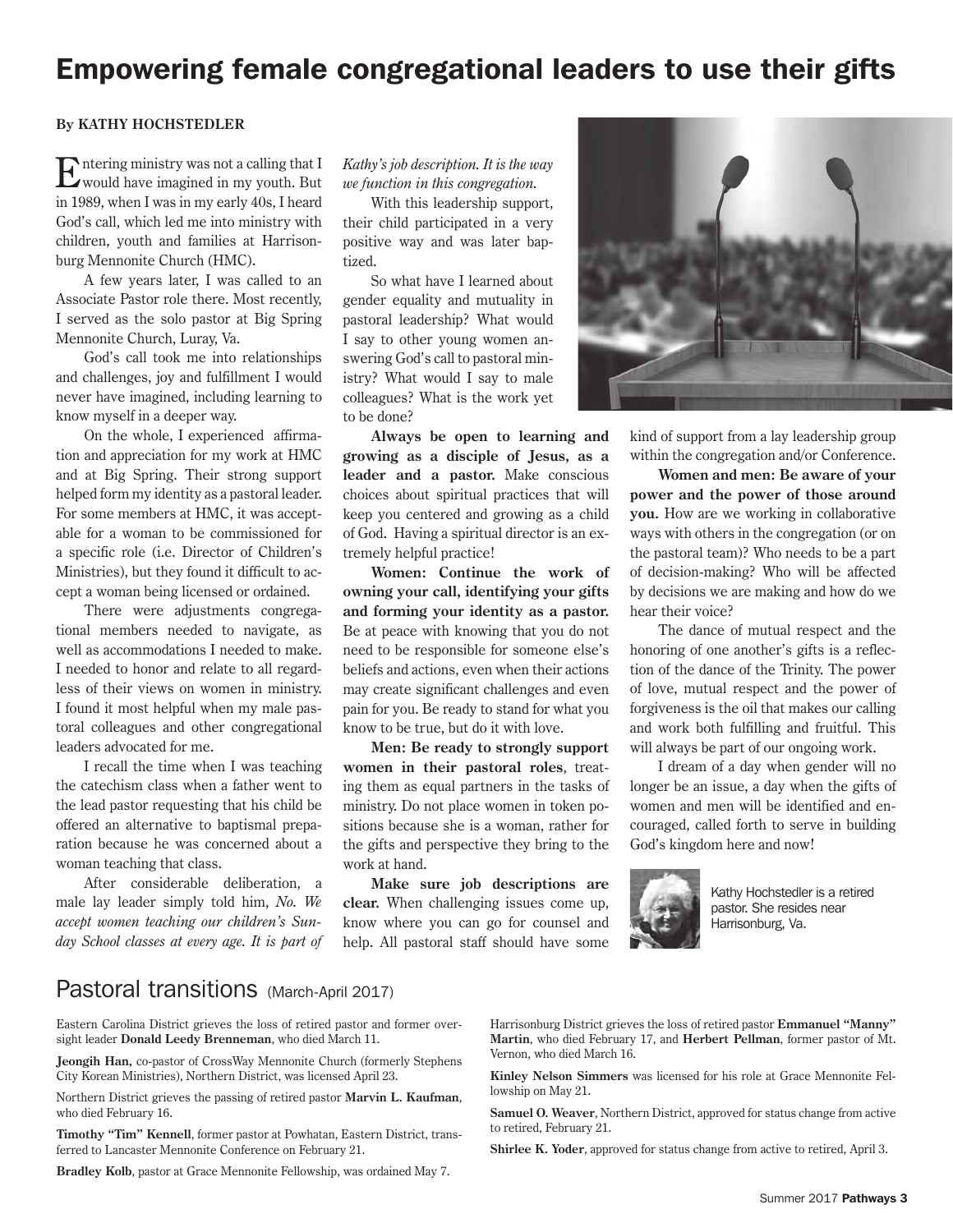### **IWO MAJOr Steps** Intercultural Competence continued from cover for international church planters

#### **By JAMES RHEE**

Then a person or family leaves their home country and enters a new and strange land, they encounter two inevitable tasks to overcome in the new country. The first is to file paperwork and get settled down with legal permission to live and work there. The second is finding ways to accomplish their vision successfully.

Getting legal permission to stay is primary because the vision hinges on the ability to put down roots and build relationships. This is often more complicated than it may seem.

In 2005, when I was a seminary student at Eastern Mennonite Seminary and desired to use my gifts and passion in church planting, I approached the leadership of Virginia Mennonite Missions to share my vision for church planting and request help. While talking about my vision and possible plans, it was mentioned that some foreign people used a church planting arrangment only to obtain legal permission to stay in the United States. I sensed that there were questions about my intentions.

I was frustrated by this assumption and what seemed to be a roadblock. How can church planting happen in the international or intercultural community if the underlying assumptions are incorrect?

Even after 10 years, I still vividly remember that moment of frustration. Whenever I feel I am losing my identity and passion for the vision I had as a church planter, I recall that moment. I think back to my initial vision.

While true that at the beginning of church planting, the most important thing for me was to find a way to stay and work legally as I began and continued a difficult church plant, I found it made more challenging because there was no organization to contact for these issues. Legal settlement and visa issues are things that only foreigners face, so many native nationals are somewhat ignorant about the complicated legal process and cost.

At the beginning of my church planting journey, I had a Ministry Support Team that met regularly. That is an excellent way to

• To bring about transformation in an institutional system, a team comprised of insiders and outsiders is needed.

The Consultation also generated some questions that I think are helpful to ask ourselves in our ministry:

- What influence do I have to work toward intercultural transformation?
- Who is invited to the table when decisions are made?
- Do I know his/her story?
- How am I speaking into injustice?
- What is the will of God—what is good, acceptable and perfect? (Romans 12:2)
- In what ways am I bringing people from different cultures (ethnicity, race, gender, class, age, etc.) together with a mutual approach?

On his show *United Shades of America*  on CNN, comedian W. Kamau Bell works to help people understand the side of the "other" in the hope that we can somehow find commonground. He interacts with a variety of cultures, always with respect.

In my ministry experience, focusing on relationships instead of gender bias or any other cultural difference, and respecting whomever I am communicating with has served me well. I have found it very helpful to be genuinely curious about other cultures and beliefs, while valuing my own.



Aldine Musser is co-pastor of Stephens City Mennonite Church, Stephens City, Va.



Members of CrossWay Mennonite Church, Harrisonburg, Va. Photo courtesy of James Rhee

support new church planters, which I highly recommend. But in my case, I couldn't focus as well as I should have because the legal settlement issue was the primary thing to be solved.

Through my long 10-year journey, there were many unexpected difficulties, but I was so blessed by the Mennonite community, especially Stephens City Mennonite Church. Without the care and support they gave us, my family wouldn't be able to stay and continue our outreach to the Korean community effectively.

I suggest that Virginia Mennonite Conference initiate a support committee for new arrivals experiencing intercultural complexity as they step into a foreign land.

If a person or family needs some help for the first steps of legal settlement and other intercultural issues, they could contact the committee first.

Mennonite Central Committee now has a similar project run by Saulo Padilla, one of the speakers at VMC's Assembly this summer.



James Rhee is a church planter and pastor of CrossWay Mennonite Church, based in Harrisonburg, Va.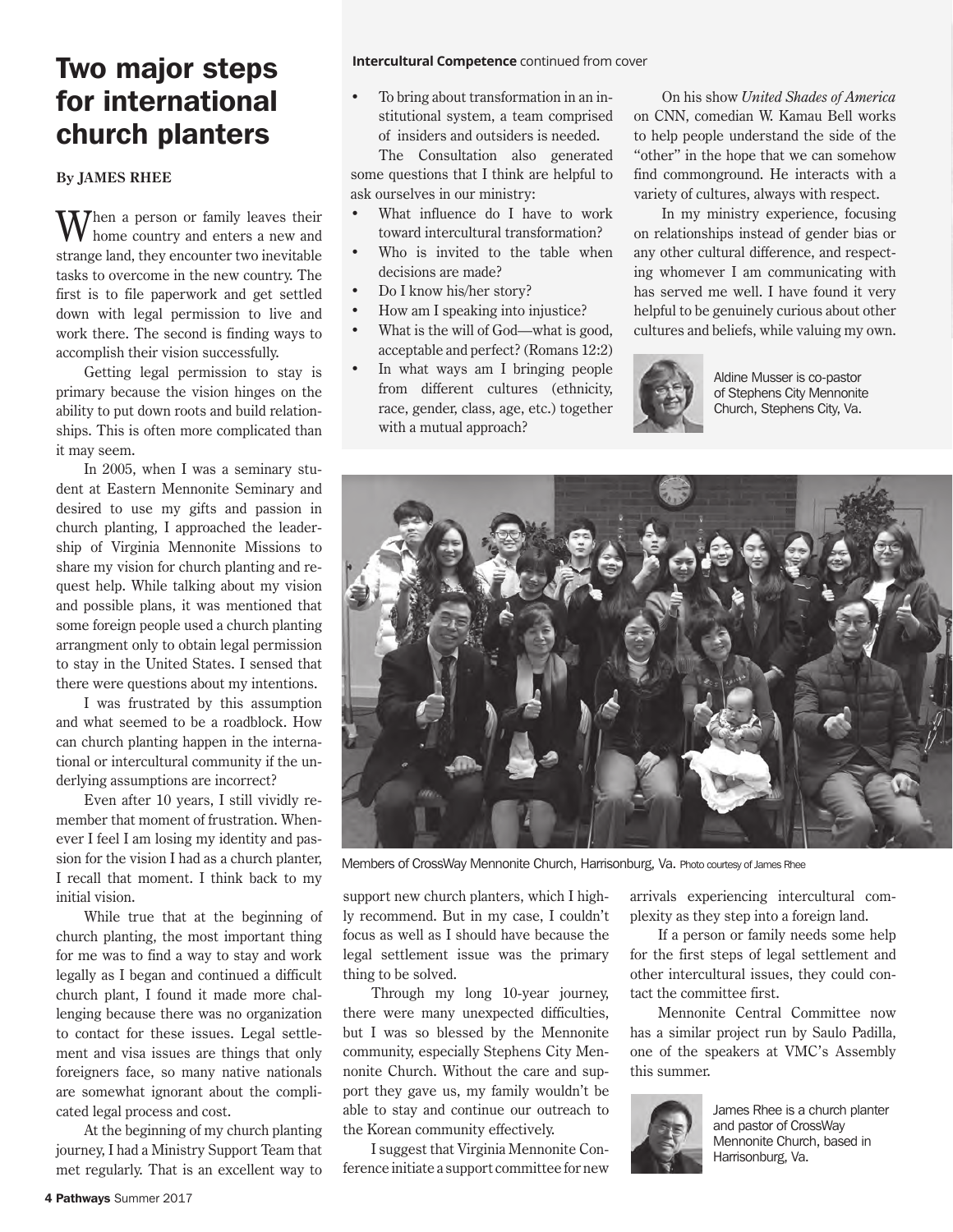

Zion's Voice, a local gospel choir that was invited to sing at First Mennonite Church (FMC), Richmond, Va., last year. FMC intentionally engages difficult conversations and hopes to break down barriers. Photo courtesy of Ryan Ahlgrim

### A ministry of racial and cultural diversity difficult people

#### **By RYAN AHLGRIM**

One of the attractions for me coming to First Mennonite Church of Richmond was its ethnic and racial diversity. Though our small congregation is predominantly white, we have four African American families, a Haitian family, a Hispanic family, and nine inter-cultural and inter-racial families.

In my previous congregation, First Mennonite Church of Indianapolis, I had a goal of helping the congregation become more diverse. I persuaded an African-American seminary intern, who came from a different denominational background, to join our team as associate pastor.

When Treyvon Martin, an unarmed teenager, was murdered by a Hispanic neighborhood watch captain, she and I had serious conversations about this incident. I discovered that we saw it in significantly different ways. That led to structured congregational conversations about this incident, and then later about white privilege and race relations. These were not easy conversations.

In my Richmond congregation we are conducting a five-month Sunday school class on "Race in America" using two PBS documentaries and Bryan Stevenson's book, *Just Mercy*. The class is full, and the lively discussions always run overtime. Most of the leadership is provided by one of our newest members—an African American who is helping us to see many issues from an unfamiliar perspective.

To become a diverse congregation requires a biblical and spiritual commitment. We must believe that at the heart of the good news is the creation of a community that breaks down barriers and brings together the rich and the poor, as well as the brown, black and white. God desires all suspicion and division and prejudice to be overcome and reconciled. That can happen only if we worship and work together for Christ.

This necessitates a willingness to be very flexible. We all naturally assume that our way of doing church is the right way. But every culture does church differently and understands the Christian faith in different ways. We must learn from each other and be open to new practices. Recently a new family told me they did not celebrate Christmas, partly because of its secular and consumerist focus. We listened to them, and altered our own Christmas observances, removing practices and language that were consumer-oriented. The result was a more profound and biblical celebration of Christmas.

I value and honor the stability and traditions of our rural and small town churches. We also need the urban churches, and their ministry of diversity. Through them we may learn lessons of how to work together.



Ryan Ahlgrim is pastor of First Mennonite Church, Richmond, Va.



In congregational life, there are people who create especially challenging or difficult dynamics. We also recognize that congregational leaders may be among them.

# Pastoral Summit on challenging/



Virginia Mennonite Conference will again host a Pastoral Summit on Thursday, July 20, at Shady Oak (Weavers Mennonite Church) before Conference

Lonnie Yoder

Assembly begins. This resourcing event is for all credentialed leaders in VMC.

The theme, presented by Lonnie Yoder, is **"Challenging/Difficult People in Congregational Life...including Ourselves."**

Every congregation includes individuals or groups who, from a pastoral perspective, represent unique challenges or difficulties. In this summit, we will explore helpful strategies for mutual relationship between such individuals/groups and pastoral leadership.

Furthermore, we recognize that pastors may *be* some of the challenging or difficult individuals involved, and are often not considered among this group of people. We will develop awareness around how each of us—as a leader—is a challenging/difficult individual in the context of at least one relationship.

There will be a good mix of input and interactive exercises in small table groups. Everence will provide the evening meal.

There is a registration fee of \$10 per person. Register at virginiaconference.org/ pre-assembly-pastoral-summit/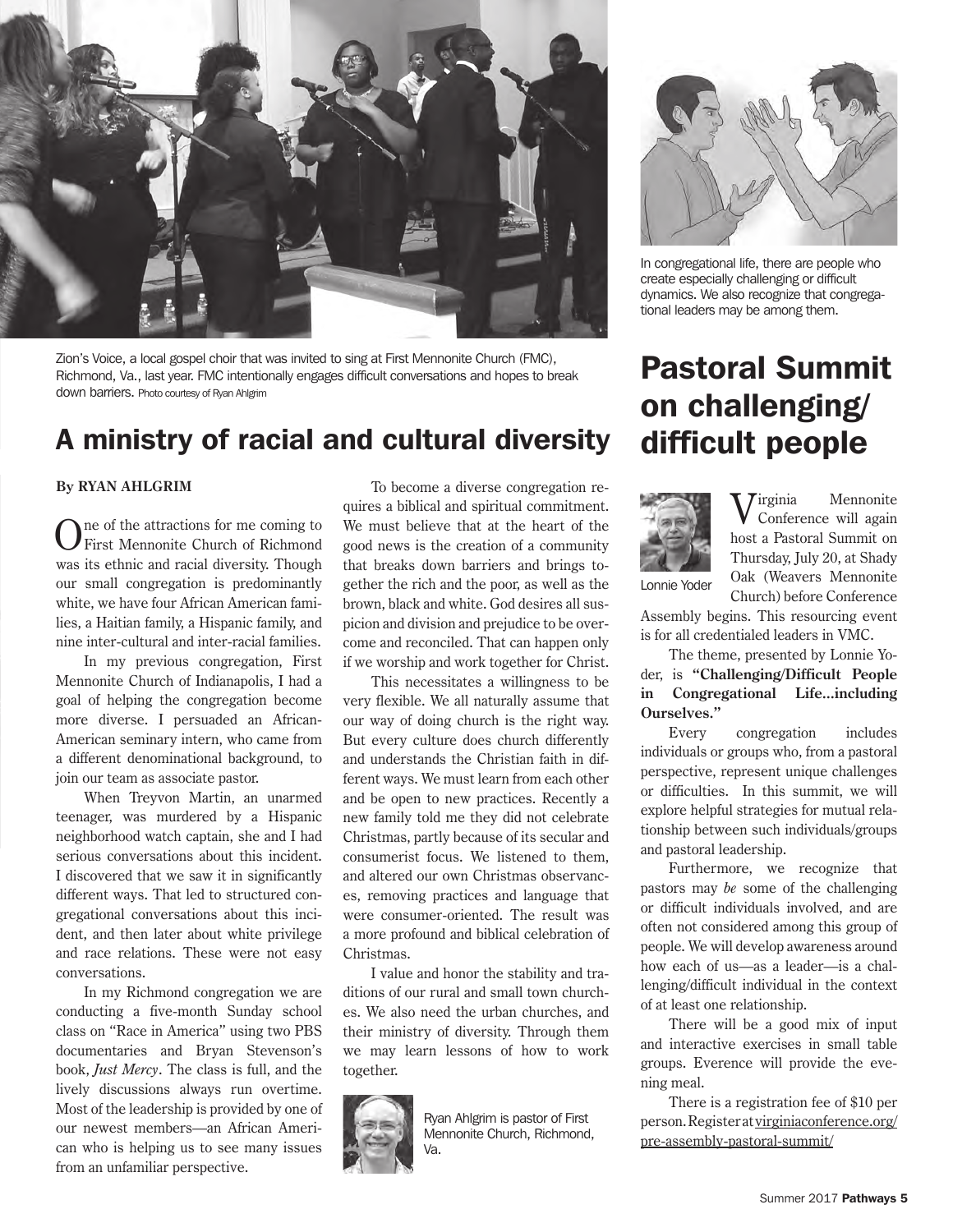

Jack Bowman (right) auctions furniture and quilts at the Relief Sale. Photo:Jim Bishop

### How to get involved at the Relief Sale

#### **By LISA LEHMAN**

Mark your calendars now for the 51st annual Virginia Mennonite Relief Sale on Sept. 29-30 at the Rockingham County Fairgrounds!

The Relief Sale is an annual, all volunteer event that raises money for Mennonite Central Committee (MCC). The two-day event includes an auction of quilts, woodwork, handmade items, and more. A wide variety of homemade food is also a highlight for many people. Most of your favorite foods and activities will be back again.

Look forward to the delicious food (including some new options this year!), the 5K *Race for Relief*, sporting clay shoot, auction, farmer's market, children's activities, silent auction, craft items, and of course catching up with friends and family!

This year, in addition to MCC, the sale will benefit the following organizations and projects:

- *• People Helping People*—a cooperative ministry of churches in Harrisonburg and Rockingham County helping people in an emergency crisis with resources and guidance.
- *• WARM* (Waynesboro Area Refuge Ministry)—providing support, temporary shelter or housing, and community development for homeless adults and families in Waynesboro and Augusta County areas.



*• My Coins Count* (formerly *Penny Power*)—funds will help fund various MCC and VMMissions programs.

Now is the time for you to get involved! Start collecting coins for My Coins Count, finish those projects to donate to the live or silent auctions, form plans to make some baked goods with friends, volunteer with applesauce making or apple butter boiling, or help with set-up and tear down.

There are numerous volunteer opportunities for all! If you have questions about how to get involved, please contact your church Relief Sale rep or email info@vareliefsale.com.

Pictures of auction items, schedule, 5k registration, and more will be on the website, so check for updates frequently. For more information or to sign up to receive a monthly e-newsletter update, go to www. vareliefsale.com and follow us on Facebook!



Lisa Lehman is Chair of the Relief Sale Publicity Committee and resides in Harrisonburg, Va.

### Let's double our Relief Sale income!

#### **By HARVEY YODER**

Last year's Virginia Mennonite Relief Sale at the Rockingham Fairgrounds raised its second highest amount ever for Mennonite Central Committee, over a third of a million dollars. Much of it went for desperately needed help for the world's growing refugee crisis.

This year the Relief Sale Board, in response to folks interested in new ways of adding to the total giving, is promoting an "S.O.S (Sharing Our Surplus) Campaign", an attempt to double the amount raised this fall by encouraging generous giving in addition to supporting the auction and the sale of food and other items.

A special table will be set up Friday evening, September 29, and all day Saturday, September 30, to receive such donations for MCC war and famine refugee relief, in addition to the *My Coins Count*  projects (formerly *Penny Power*).

With some 10,000 attending the relief sale each year, it should be possible to raise \$1 million annually for humanitarian crises of this kind. When MCC was founded in 1920 in response to suffering caused by famine and war in Ukraine, over \$1.2 million was raised over a three-year period. In today's dollars, that would be some \$16.7 million, a significant accomplishment.

In the spirit of Jubilee, our giving can be over and above our regular tithes and offerings, and not result in decreased giving elsewhere. This could mean our willingly becoming poorer for Christ's sake, rather than assuming the right to amass ever more personal wealth each year regardless of world need.

Such "sacrifices" could include giving a tithe (or more) of whatever is in our savings accounts, matching what we spend annually eating out, keeping an aging vehicle an additional year, etc.

Besides donations made at the Relief Sale or on its website, donations can be made directly to MCC at mcc.org



Harvey Yoder is a Licensed Professional Counselor and Marriage and Family Therapist at Family Life Resource Center.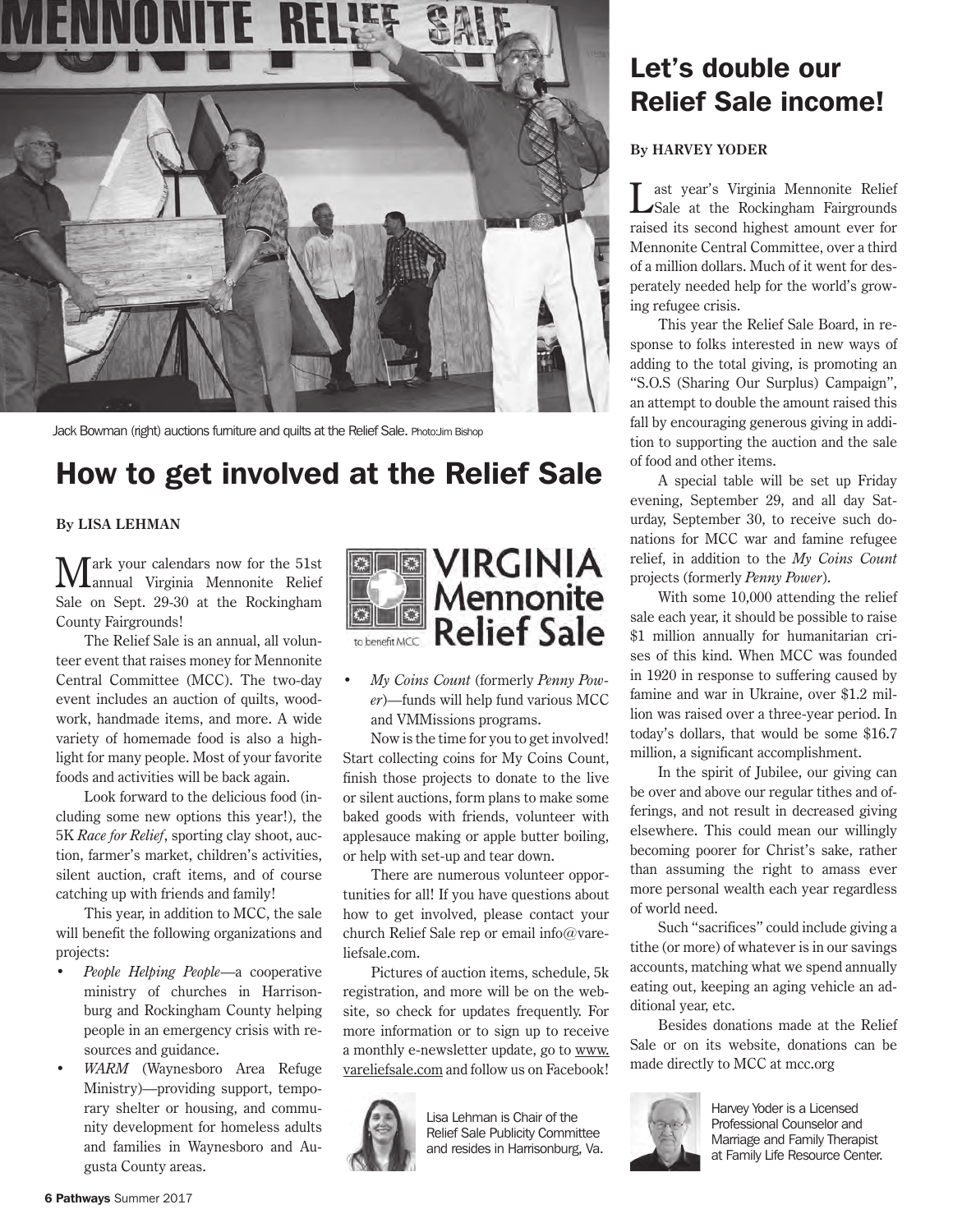### Developing intercultural competence at EMU

#### **By LAUREN JEFFERSON**

"The last will be first and the first will be the last: This is what equality looks like, this is what justice is about."

Dr. Christena Cleveland, a social psychologist and theologian, offered a keynote address at Eastern Mennonite University's fall 2016 faculty/staff conference, welcoming the gathered into a new paradigm for welcoming and understanding diversity.

The two-day professional development workshops and trainings with outside experts coalesced around the theme of "Embracing Diversity." Diversity is interpreted in its various dimensions as race, faith, socio-economic background, gender, sexual orientation, political beliefs, physical abilities and other identities. The topic was also informed by goals within the 2017-2022 EMU Strategic Plan.

In 2016, EMU's traditional undergraduate population included more than 30 percent of students who are ethnic minorities or come from other countries.

In other diversity-focused efforts, a \$300,000 grant from the National Science Foundation (NSF) is being used to improve retention rates of minority students through improved instructional techniques in the classroom and laboratory.

President Susan Huxman and Provost Fred Kniss have reiterated the EMU policies that protect the rights, the dignity and



The second annual Donning of the Kente ceremony at Eastern Mennonite University April 20 showcased the accomplishments and mentorship of graduating students of color. Top row, from left: Jonae Guest, Lance Crawford and Eduardo Robles. Middle: Chinazo A. Nwankwo, Chidera T. Nwankwo, Mario Valladores, Fernando Sarmiento, Micah Shristi, co-director of Multicultural and International Student Services. Front row: Azariah Cox, Oksana Kittrell, Ezriona Prioleau, Carlos Garcia, Celeste R. Thomas, co-director of Multicultural and International Student Services, Maria Esther Showalter, adviser of Latino Student Alliance. Photo: Ivan Harris

the educational resources that immigrant and international students bring to the community. The committee on diversity and inclusion reviews policy and continues proactive efforts to address inequality and equity.

"Our work in global peacebuilding and in restorative justice are a strong foundation to build upon, but we must be proactive in confronting and addressing questions of inequality and equity that challenge us as a community," said Kniss.



Lauren Jefferson is Editor-in-Chief of EMU Marketing and Communications.

### Coffee and conversation, a cross-cultural habit at VMRC

#### **By MAUREEN B. PEARSON**

Preston and Carolyn Nowlin have had the privilege of spending time with two Harrisonburg families, one from Iraq and another from the Democratic Republic of Congo.

"Tensions over immigration and especially the status of refugees have increased our desire to be a welcoming community," shared Carolyn. "Our lives are always enriched as we get to know people from around the world."

It's not a surprise then that the Nowlins recently volunteered to participate with others affiliated with Virginia Mennonite Retirement Community to help students

from Skyline Literacy practice their English. The students have different native languages which include Spanish, French and Arabic.

"Learning to know people from other cultures has always been an interest of ours, and students from France, Russia, and Japan spent time in our home when our children were growing up," said Carolyn.

Don Franks, another resident of VMRC, helps teach English at Skyline Literacy by talking about physical fitness. He recognized the need for conversation practice among clients and shared that need with other residents of the retirement community and employees.

"There was no lack of interest among volunteers who talked about what we might do," Franks said. "People wanted to interface with refugees more."

Volunteers and students met throughout April and May for coffee in the café of the retirement community. Though attendance was minimal among "students," volunteers continued to gather weekly and will determine whether to continue in the fall.



Maureen Pearson is the Director of Public Relations & Outreach at VMRC, Harrisonburg, Va.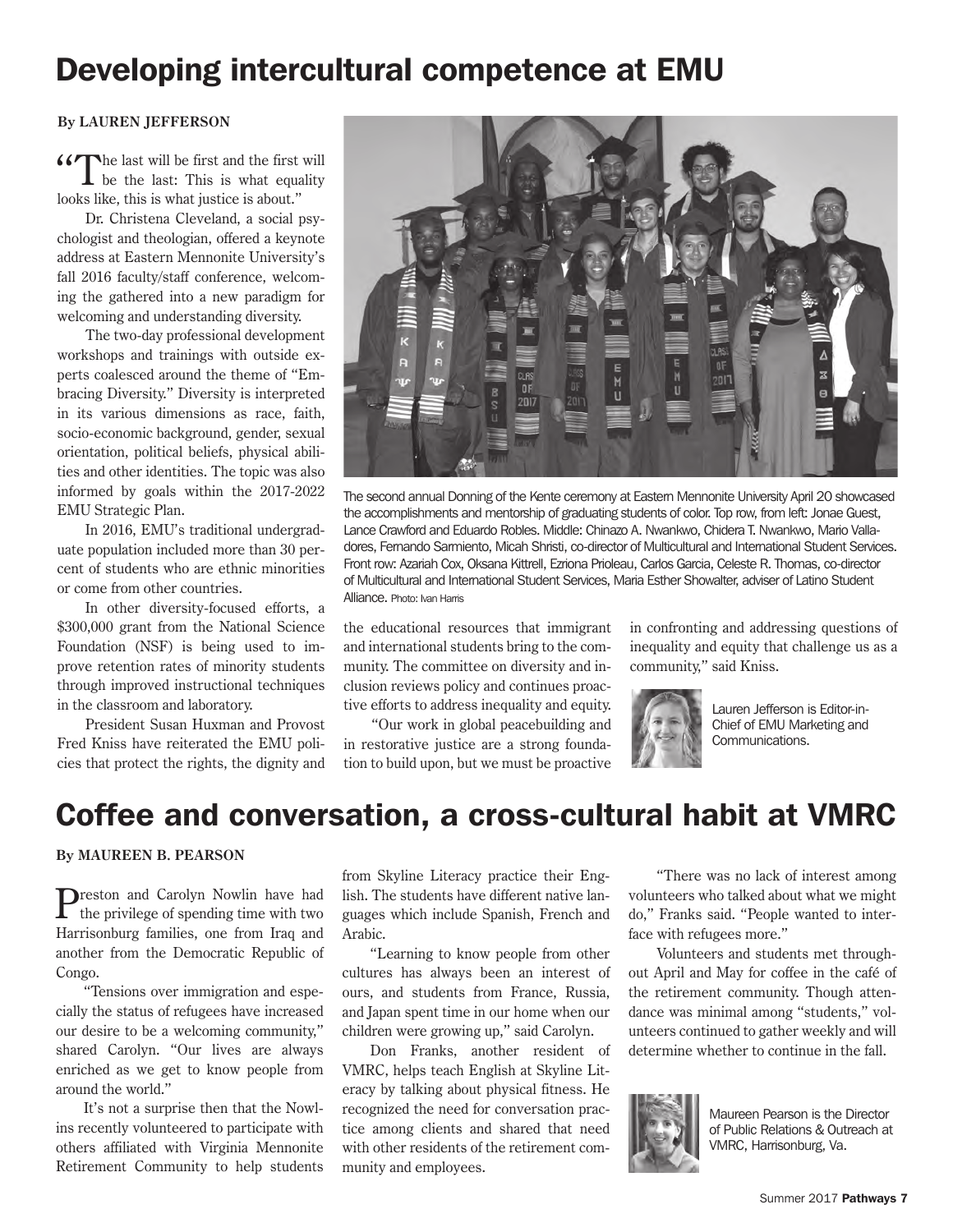### Hammers and paintbrushes show the love of Christ

#### **By RICH RHODES**

Soon after the Civil War, the first town  $\sum$ in America chartered by African-Americans was established in North Carolina and named Princeville. The town has deep roots and a long historical memory. In 1999, the town was flooded by Hurricane Floyd. Many Mennonite Disaster Service (MDS) volunteers from the Shenandoah Valley responded and rebuilt houses between 2000 and 2003. These volunteers became part of the story of Princeville and are still remembered by name.

Last fall when Hurricane Matthew went through, Princeville was flooded again. The townspeople were required to evacuate and were not allowed to return for three and a half weeks while the water was pumped out.

Before the people were allowed to return, two MDS volunteers drove down to investigate the situation. The National Guard prevented their entrance into town, telling them that the only way in or out of Princeville was by boat. They were told

to wait and a representative from the Sheriff's office would come and see them. When a Sheriff arrived, he recognized the MDS logo and asked if we would be coming to help. He invited them to attend a disaster meeting that evening that the mayor



MDS volunteers get ready for work in Princeville, N.C. Photo courtesy of Rich Rhodes

was holding. In the meeting, the mayor also asked if MDS would be coming back to help.

The day after the residents were allowed to return, the men went down again to survey the damage. As before, the MDS car magnet was recognized and the residents approached the men and asked if we would be returning.

They shared stories of the people who came before and asked about them by name. It has been roughly fifteen years but they have not forgotten. With all the tension and friction occurring in our nation, they remembered the love of Christ shown with hammers and saws and paintbrushes.

After the houses were cleaned out and the walls of wet drywall were removed, houses were required to sit and dry out. Then MDS brought volunteers in to begin rebuilding them.

As of the end of April, we have completed repairs on 3 houses and 3-5 more are nearly completed. But more work remains. Will you be one of those who will become a part of the story of Princeville? I invite you to bless these people waiting and longing to move back home with the love of Christ.

Rich Rhodes is President of Mennonite Disaster Service of Virginia.

### A persistant hope

#### **By TERRY WITMER**

Conference congregation Iglesia Discipular Anabaptista deeply values Mike and Anna's leadership and service in the church and is walking with their family through a very difficult time.

I met Anna in 2012 shortly after she and her husband Mike had moved to the area. My first memory of Mike is of his face tense with pain as he greeted me in passing, heading straight to the bedroom and shutting the door. He had just returned home from a hemodialysis treatment.

Mike was diagnosed in 2011 with Branchiootorenal (BOR) syndrome, a rare genetic condition affecting kidney function and hearing. When their first son was born with kidney problems and hearing loss, both father and son were diagnosed with BOR. Mike was determined to need a kidney transplant. Already expecting their

second son, the family soon suffered the devastating news that this child, too, had BOR.

Both children are U.S. citizens, but their father is not. He arrived in the U.S. as a young teenager from Guatemala, but does not yet qualify for a visa. Without health insurance or citizenship, he has been denied evaluation for a kidney transplant for four years, though he receives peritoneal dialysis every six hours, seven days a week.

God has blessed Mike with a wife who is persistent like the widow of Luke 18; Anna has not given up hope for a kidney transplant for her husband.

They have found a living donor, and Mike's nephrologist agreed to refer him for a transplant evaluation, but with no guarantees of the response to the referral. Weeks later, the family still has not received a call from the hospital for an appointment with the evaluation team.

As folks in Harrisonburg District and beyond walk alongside this family, we ask you to join us in prayer and advocacy efforts for Mike to be granted an evaluation for a transplant.

Pray that God will intervene in powerful ways. *Will not God grant justice to his chosen ones who cry to him day and night? Will he delay long in helping them? I tell you, he will quickly grant justice to them.*



Terry Witmer attends Iglesia Discipular Anabaptista and lives near Harrisonburg, Va.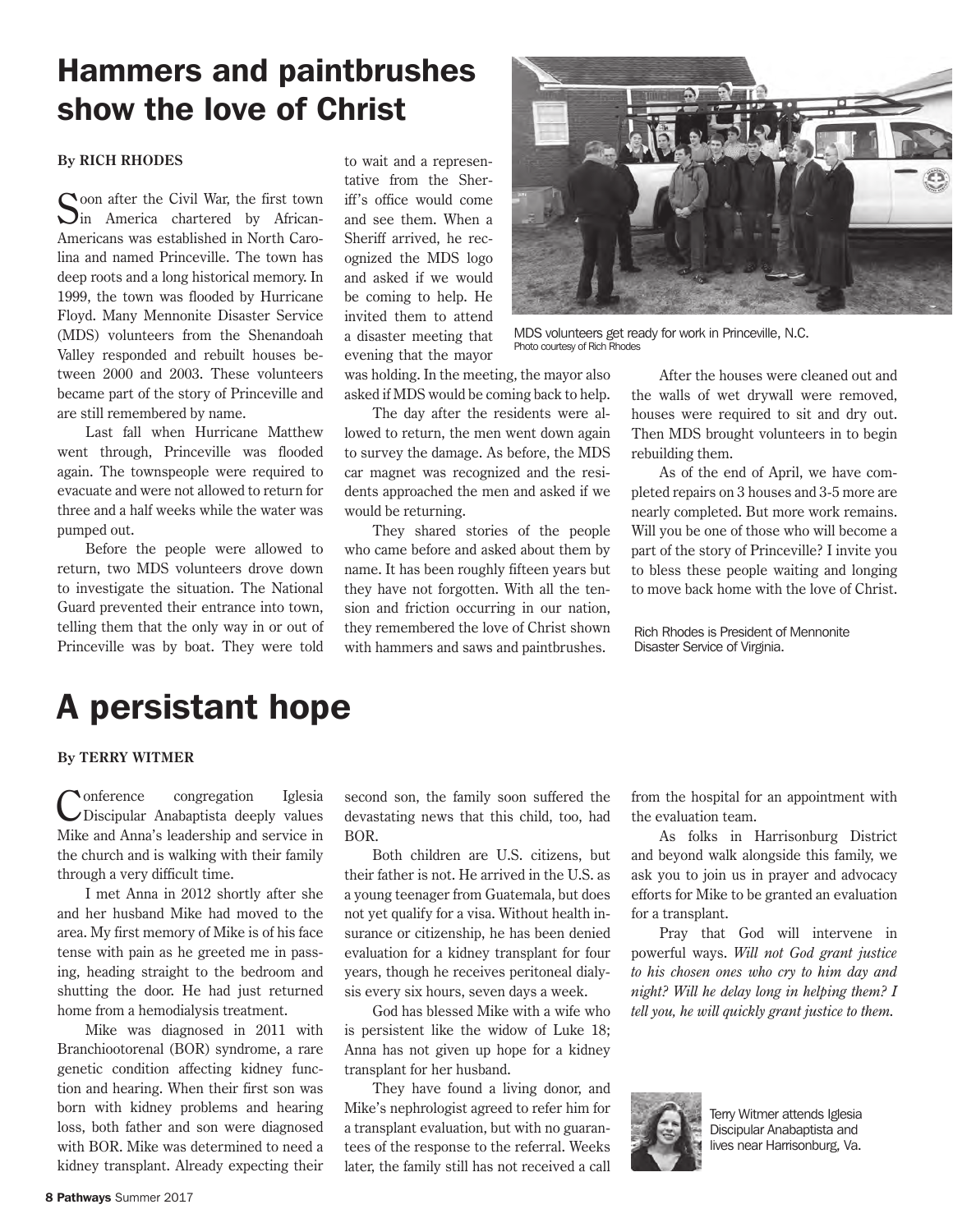## Faith and vision guides pastor through adversity

#### **By SKIP TOBIN**

Back in November, Alfonso Alvarado had just reached the milestone of appointment as a VMMissions church planter when an unexpected obstacle confronted him. A bilateral retinal detachment left him temporarily blind. Three surgeries later, the weeks of recovery have stretched into months. The family has felt immense financial pressure due to the surgeries and his inability to work at his poultry plant job.

Through it all, Alfonso has conveyed one unwavering message: I still have vision to plant a new church! Surrounded by the strong support of all who know and love him, Alfonso has been effusive in gratitude to God and his community, an inspiration to all in the midst of his adversity.

On a recent Sunday afternoon, I embarked on a mission trip to a basement Sunday School room of Grace Mennonite Fellowship in Lacey Springs, Va., to experience this worship by Marvin Lorenzana and I was encouraged to hear Lizzette Hernandez preaching patience from Isaiah, "They that wait on the Lord will renew their strength." The message connected; we needed our strength renewed. A powerful prayer time followed.

Immediately after the service, we were invited to a church dinner where I enjoyed my first taste of ceviche—raw fish District to Alfonso and from Alfonso to the District.

I am grateful for Mennonite Hispanic Initiative Director Marvin Lorenzana's initial and ongoing personal care for and connection with Alfonso. I am grateful for the warm welcome the Northern District ministers and churches have extended to the Alvarados. Grace Mennonite Fellowship offered use of their facility. People

have stepped up to be part of the Alvarado's Ministry Support Team.

There are pressing financial needs. While Alfonso has been already appointed as a new worker, and has begun his work as a church planter, he is not yet receiving the one day a week salary as planned. We are still \$9,000 short. In this difficult time for Alfonso and his family, would you join



Members of Iglesia Menonita Monte Moriah and others pray for Alfonso, Milagro and their children. The congregation has been supporting the Alvarados in a time of physical and economic hardship. Photo courtesy of Skip Tobin

new Iglesia Menonita Monte Moriah for myself. I joined an eager group of Colombians, Peruvians, Salvadorians, Hondurans and Guatemalans ready to worship God together. With his good eye healing from a second operation, Alfonso was barely able to see well enough to read. But he could pray.

Pray he did, and with his prayerful presence he led us.

Several new families, impacted by Alfonso and Milagro Alvarado's faith and love were present. These new families have been helping to provide for the Alvarados in light of their physical and economic hardship. It was energizing to be led in lively

cured in citrus juices. Though I am not a Spanish-speaker, and understood only a bit of what was said, I felt the freshness of the Spirit. I knew I was with God's people.

Alfonso has years of experience as a church planter behind him. He has journeyed patiently in our local Mennonite context, serving faithfully on the leadership team of IDA (Iglesia Discipular Anabaptista), all the while waiting for the release and blessing of their leadership team to begin a new work.

He has also allowed me the time to help integrate his vision into the relational context of Northern District, so that blessings can flow in both directions—from the

us in prayer and consider becoming a financial partner? If you wish to donate, go to vmmissions.org/worker/alfonso-alvarado/

In Alfonso, I have seen something that I need, and that I sense we all need: deep gratitude, radical dependence on God and fresh vision to shake us awake to the missional opportunities right at our doorsteps. The next time you think about taking a mission trip, how about heading for Lacey Springs?



Skip Tobin is USA Ministries Director for Virginia Mennonite Conference and Virginia Mennonite Missions.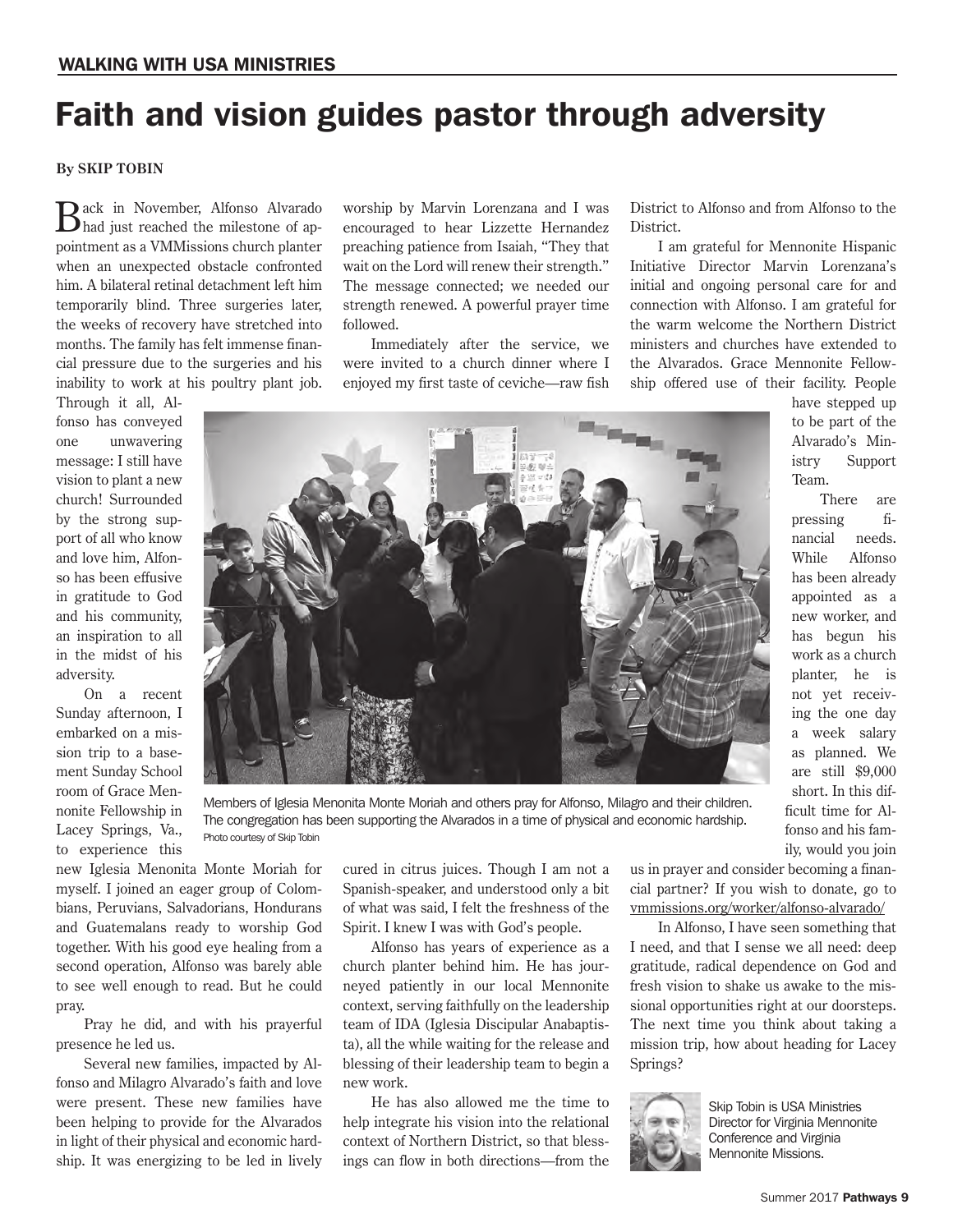### Energizing Mennonite youth for mission

#### **By ELWOOD YODER**

Elizabeth A. Showalter helped launch a decades-long mission opportunity for Mennonite young people beginning in 1935. That's the year Elizabeth, 28, was appointed a member of the Northern District Summer Bible School Committee. Elizabeth brought her organizational skills, desire for outreach, and cultural understand-

> ings of mountain folk to energize a youth mission movement.

> Raised in a traditional Mennonite home, Elizabeth was the idea person behind the Summer Bible School movement. She also worked at being sensitive to cultural differences. Knowing that mountain folk were different than Valley Mennonites, for



Elizabeth A Showalter Photo: Karla Souder

instance, Elizabeth timed a Bible School for Hebron Church just before blackberries ripened, because the children would pick berries for extra money, and wouldn't attend her meetings.

Serving on a District Committee, Elizabeth and others called youth from home base churches like Trissels, Zion, and Lindale, to spend their summers in service teaching children stories of the Bible. Young adults responded in droves, believing that when their church called, they should go. They served for weeks teaching in the mountain communities of West Virginia and northern Virginia. They took campers or tents, cooking equipment, teaching materials, and positive attitudes, hunkering down for two week teaching stints. Most gave up summer employment opportunities. The committee that Elizabeth organized sought out trained teachers, especially those with a high school degree or some college.



Pleasant Grove Summer Bible School, Ft. Seybert, W.Va., in the 1940s. Elizabeth A Showalter collection

Elizabeth gave diplomas to students who finished their curriculum.

Elizabeth dedicated a creative and energetic decade of her life in order to help raise up a Mennonite youth movement to the mountains. They had to deal with gas rationing and limited supplies during World War II, but carloads of Mennonite youth streamed into the mountains unabated. Their church called on them, and while



Summer Bible School Diplomas in Northern District, 1940s. Elizabeth A Showalter collection

men populated the Bible School Committee in the District, Elizabeth's energy, commitment, and tenacity opened the doors for cross-cultural mission to many.

By 1945 Mennonite Church leaders had noticed Elizabeth's writing abilities and organizational skills with the Summer Bible School movement. She was invited to Scottdale, Pa., to work for the denomination and write materials for a growing Bible School movement across the country. By the end of the 1940s most of the Shenandoah Valley Mennonite churches had their own Summer Bible School.

Elizabeth graduated from Harrisonburg Normal School (James Madison University) and earned an MA in journalism from Syracuse University. She taught at Iowa Mennonite School, Goshen College, and Eastern Mennonite College. Elizabeth edited the popular Words of Cheer and began a "Books Abroad" project to furnish donated used books for institutions and persons overseas. But her most creative energies as a young woman went into the summer Bible school movement to the highlands.

A teacher who responded to the church's call to serve remembers that one summer in the early 1940s she taught five Summer Bible School sessions of two weeks each. The teacher visited community homes in the afternoons and evenings. At mealtime on one occasion, with three teachers, "one got a spoon, one a fork, and one a knife."



Elwood Yoder teaches Bible and Social Studies at Eastern Mennonite School, Harrisonburg, Va.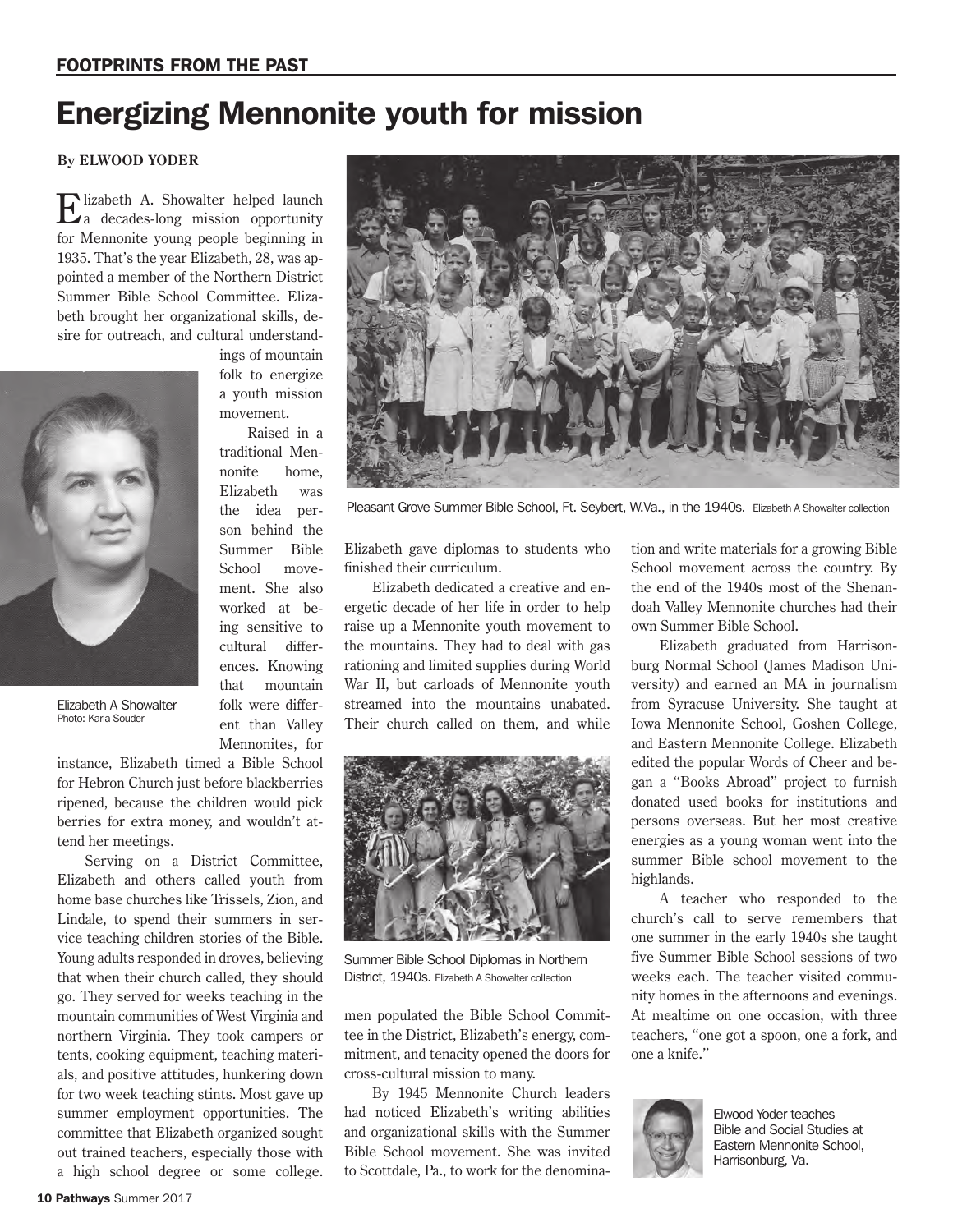## Building intercultural competence, a VMC priority

#### **By CLYDE G. KRATZ**



'arrisonburg,<br>.Virginia, is<br>wn as "The  $L$ Virginia, known  $\,$ Friendly City."

Andrew D. Perrine, writing in *The Washington Post,*  cited the following:

#### *Students in*

*Harrisonburg City Public Schools come from a variety of nations. Among limited-English proficiency speakers, only 55 percent were born in the United States. The second-largest segment of the LEP population by country of origin is Iraqi. Then there are the Hondurans, Puerto Ricans, Salvadorans and Mexicans. The Congolese, Ethiopians, Jordanians, Ukrainians and Syrians are represented, too. As of January 2016, Harrisonburg City Public Schools are attended by students from 46 countries.*

A study by the Brookings Institute places Harrisonburg and Rockingham County in the top ten places nationwide that have the highest share of refugees. The article reports that 7.2 people per 1,000 are impacted by the immigration executive order that limits refugee immigration.

As followers of Jesus in the 21st century, how are we intentionally engaging the stranger among us? Almost half of Virginia Mennonite Conference constituency is located in the Harrisonburg/Rockingham County and surrounding areas. The immigrant, the refugee, and the Muslim are in our neighborhoods.

Yet too often, even people who have moved into Harrisonburg from other predominately white communities do not always feel accepted and welcomed. Many of our members in congregations are open to a multi-cultural congregation, but participants remain mono-cultural.

The ways we conduct worship, engage each other in relationship, and practice leadership may be obstacles that prevent meaningful relationships.

Virginia Mennonite Conference is planning our annual Conference Assembly (July 20-22, 2017) at Park View Mennonite Church around the theme "Neighbors: Strangers No More."

It is my hope that Bible study leader and accomplished Old Testament scholar Wilma Bailey will reintroduce us to the Old Testament practices of engaging the stranger. Our evening presenters are Saulo Padilla, Mennonite Central Committee US Immigration Education Coordinator, and César García, General Secretary of Mennonite World Conference.

They will provide an inspirational framework and insights about moving from stranger to friend. Not only will the Bible study and the keynote speakers provide us with a challenge, our workshops will also focus on practical ministry ways in which strangers can become friends.

One of the priorities of Mennonite Church USA is intercultural competency. This priority is a leadership initiative to undo racism and advance intercultural transformation within MC USA and its organizations.

As a Conference, the Faith and Life Commission held two workshops that gave leaders an opportunity to learn more about the systemic framework of racism and brought additional awareness of ways our relationship systems can exclude people.

This recognition is the first step as we work toward changing patterns or structures that are exclusive or unhelpful.

VMC's Conference Council and the Faith and Life Commission are being invited to consider leadership training in this area as a way to build greater ownership and make this a priority.

It is true that leaders can not lead where they are not willing to go. Therefore, our leadership bodies are seeking to explore ways to increase our competency in this area of communal life, not only with our key staff and officers, but also the two key leadership groups of our Conference.



In Harrisonburg, Va., a city of about 53,000, 7.2 per 1,000 people are refugees. Many more are immigrants from all over the world. How can we better connect to those outside our religious or ethnic group?

While we are building capacity in this area of our leadership, I welcome congregational leaders and congregations to begin examining their own roadblocks to building relationships with people of other cultures in our region.

If Harrisonburg and surrounding areas are to remain friendly communities, it will take all of us working together to embrace the people coming into our region through immigration, refugee resettlement, and relocation.

Let us respond to their presence and particular needs with empathy, compassion, and a desire to love and serve our neighbor. In this way, the love of the One we serve can be shown and known. May God continue to open our eyes to see that which we have not seen as we respond in faith.

Clyde G. Kratz is Executive Conference Minister of Virginia Mennonite Conference.

**Congregations:** Virginia Mennonite Conference Archives requests your weekly bulletins, which you may send monthly or quarterly, as well as past bulletins in many cases. Contact harold.huber@virginiaconference.org or call (540) 432-4169.